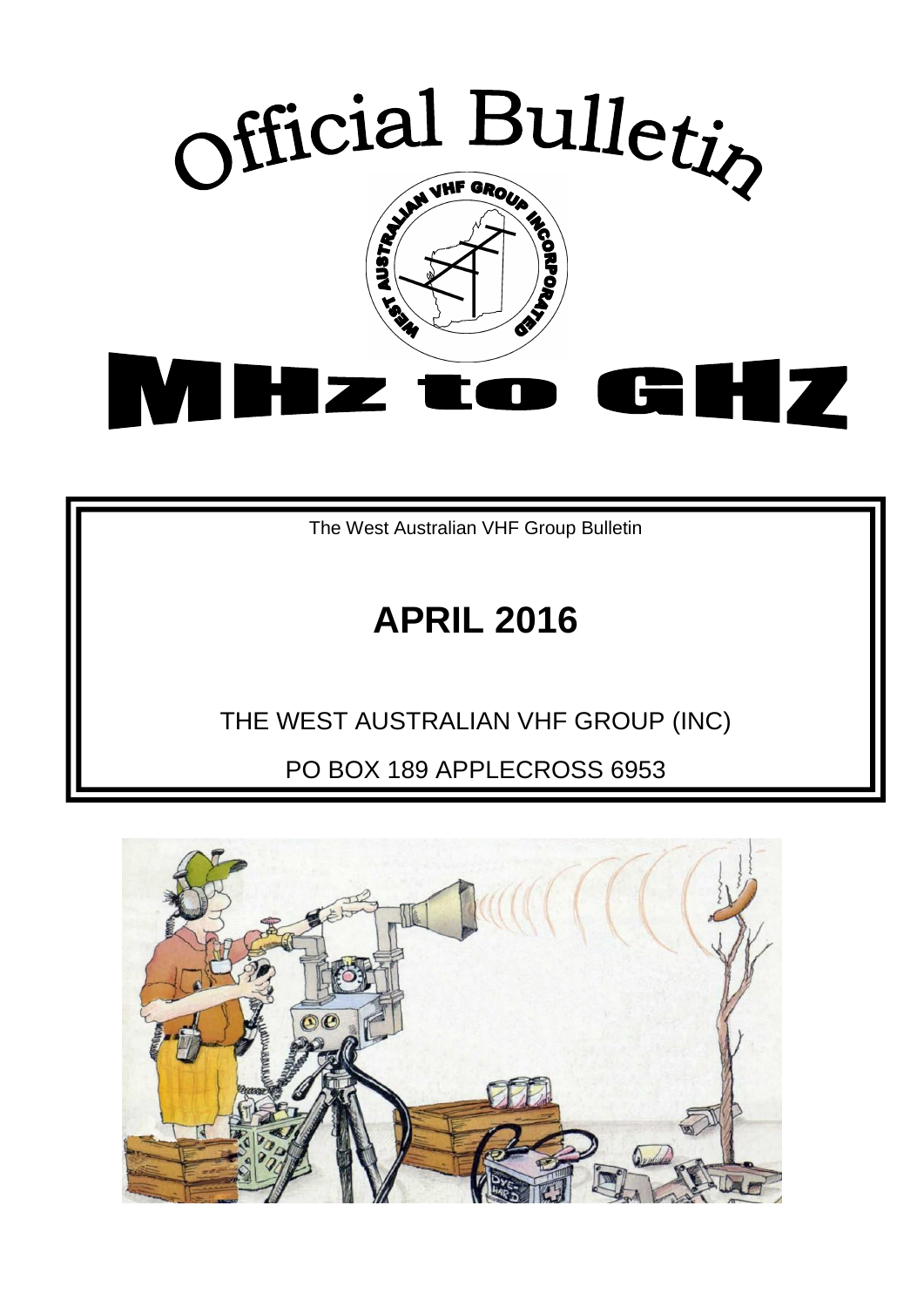### **Contents**

- **1. Editors comment**
- **2. From the President's desk**
- **3. 10GHz SDR monitoring receiver.**
- **4. Home Brew**
- **5. G4BAO 23 cm driver amplifier and 45 watt amplifier**
- **6. Contact index**

#### **1. Editor's Comments**

2016 magazine starts the year off with a selection of different perspectives that hopefully will expand during the course of the year. The submission by Ty VK6HTY is a welcome 10GHz addition which is simple and effective way of detecting microwave transmission. Well done Ty. An interesting addition in home brew is the website of ON6MU is a VHF magnetic loop seeing the long wave boys have been busy of late building their own mag loop antennas. Similar problems are encountered at all frequencies with capacitors etc.. More submissions from members would be appreciated. There is only 4 months to go before next edition of the magazine.

#### **2. From the President's Desk Terry VK6ZLT**

Well, 2016 has certainly started out with a flurry of activity since the advent of the  $1<sup>st</sup>$  Saturday in the month as an afternoon of shack and project work at Wireless Hill Operators Cottage. Well done all. A special WELL DONE goes to Denis VK6FADF who organised the John Moyle Field day session at Wireless Hill. A special thanks must go to the club stalwart Bob VK6KW in his efforts to replace the broken packet radio whip antenna which resided on the very top of the clubs tower system, as well as the help in sorting the massive amount assortment of radio material that has accumulated gear from various sources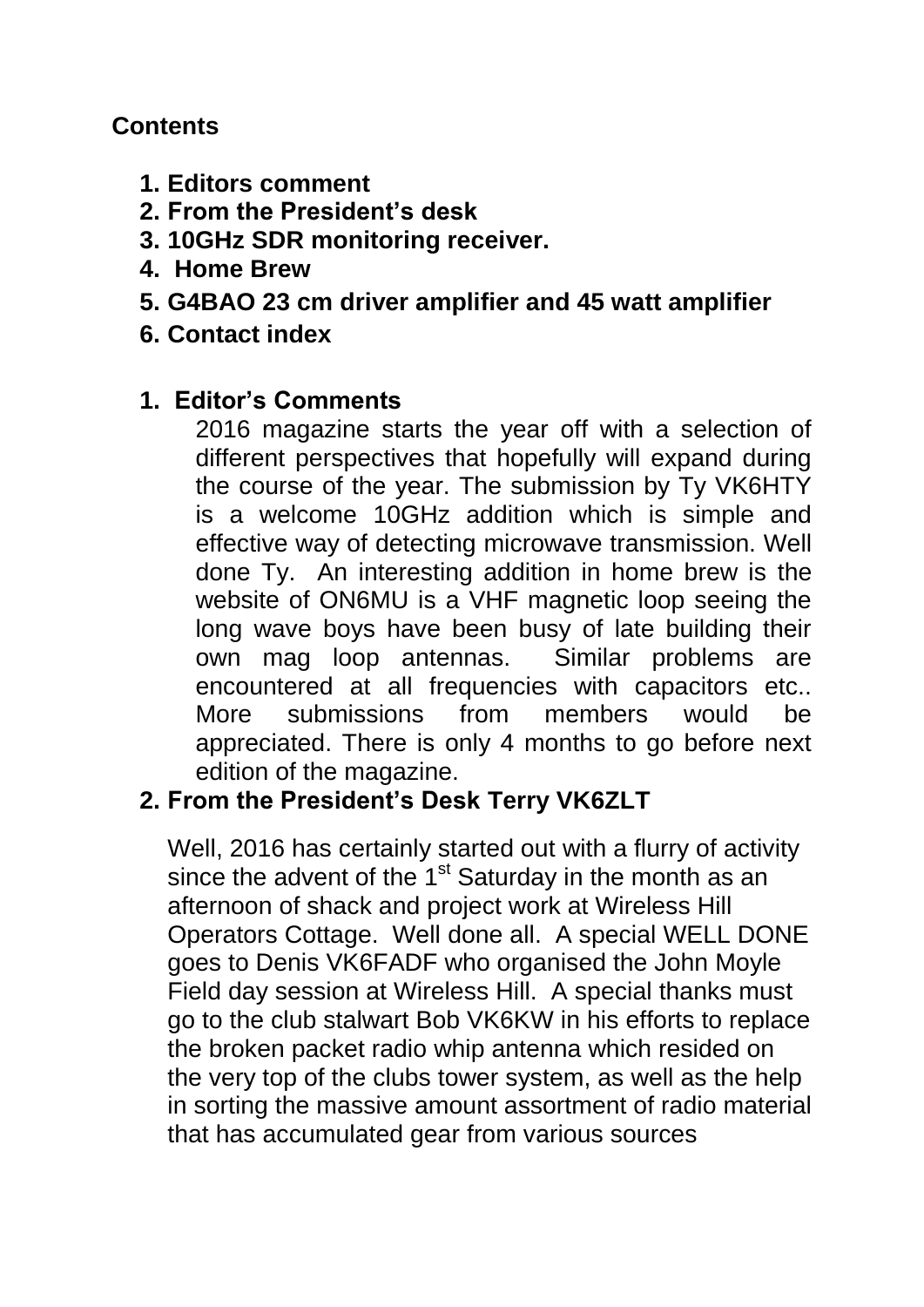#### **3. 10GHz SDR receiver detector**

# **LNB+BiasT+SDR=10GHz Rx Experiment**

**Ty, VK6HTY**

# Introduction

This is a fun little experiment that can be done on the cheap. The idea came from researching a technical talk on Raspberry pi's and SDR's. The small RTL2832 DVB-T USB dongles are cheap to experiment with, but there are limitations. So the more expensive Fun cube's may give better stability and pass-band filtering.

There is a 10368.460 MHz beacon at Wireless Hill transmitting FSK at ~1W. So lets use it.

I found many radio amateurs around the world got this build going in a variety of ways, but here's the very brief description from the youtube video I used:-

```
"Published on Apr 19, 2013
```
*Just a quick clip showing the reception of the AF6HP Santiago Peak X-band beacon at 10.368330 Ghz. Receiving equipment: Directv-style ~18" dish, cheapy ~\$5 "Universal FTA satellite LNB" with a local oscillator frequency @ 9.750 Ghz. The LNB downconverts it to around 618 Mhz, signal then goes to a (cheapy) RTL2832 DVB-T dongle, (~\$11 to \$20) connected to a notebook PC, running SDR#. (free software, thats pronounced sdrsharp) Of course, I'm powering the LNB with a 12v battery, and using a \$3" satellite splitter" as a bias tee. One side of the splitter passes DC, the other doesn't. Connect your IF receiver to the side that doesn't, or else there may be smoke. ;)"*

*https://www.youtube.com/watch?v=yFhT59ZfqaQ, the video isn't much, but I could see the potential for a bit of experimenting and if nothing else I could get a bit of a win for not much. Got to thank Jason W6IEE for inspiration on this build.*

# Construction

It's built like the formulae in the title. Basically a satellite single output LNB connected via ftype cable to a satellite diplexer or 2-way splitter( this is setup at the bias-T ), the splitter has power pass-through on one side, but not the other. 12Vdc power( I used the battery from an old APC400 UPS ) is injected inside the splitter at the LNB centre pin output and the SDR usb dongle is connected via cable at the other non-power pass-through output on the splitter (**The SDR cable has to be connected at the non-power pass-through output or there will be another experiment about what bits get fried and what bits don't :)** ) Depending on the type of connector on the antenna input of the SDR dongle, there needs to be a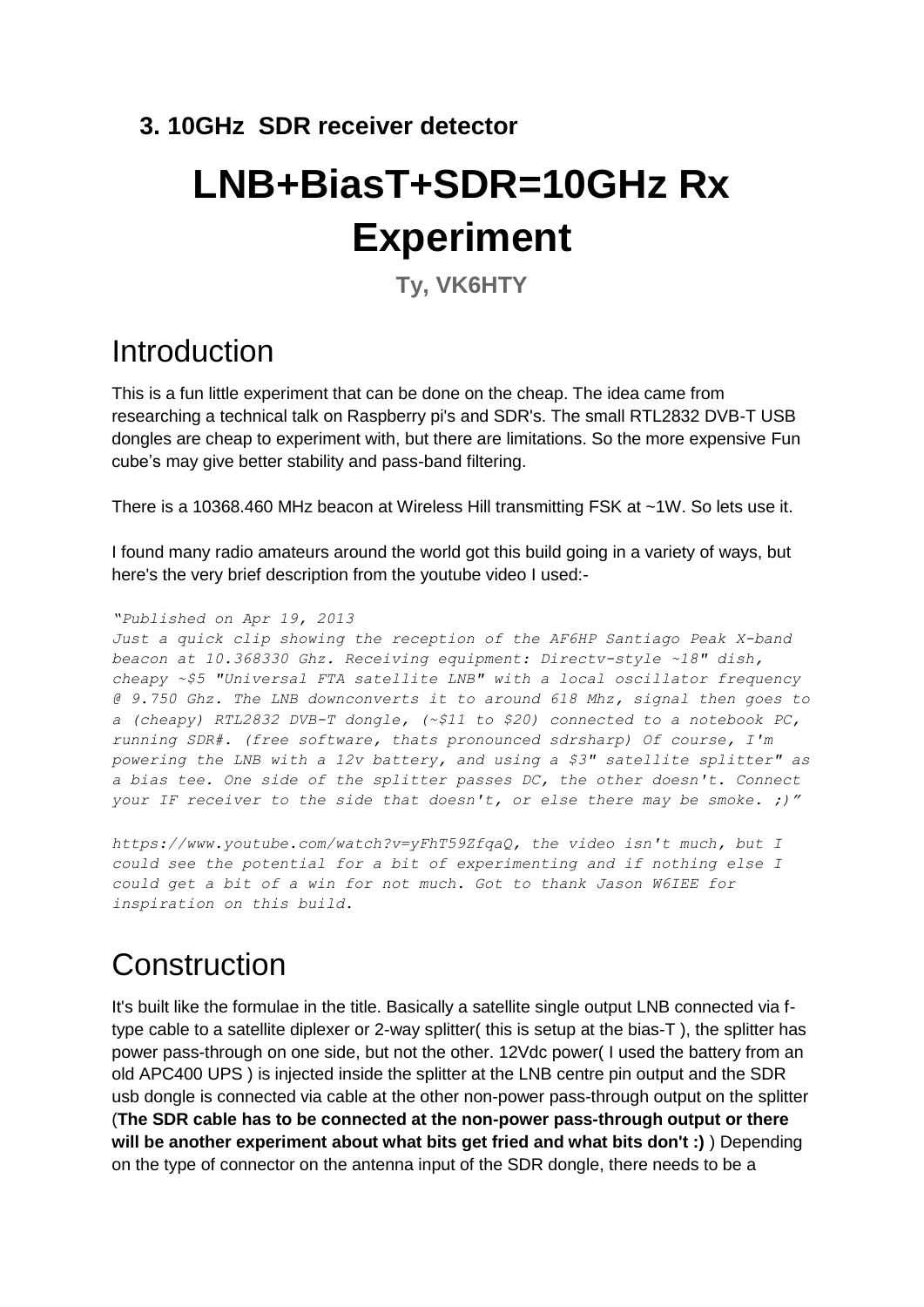converter from f-type to pal or mcx connectors. The SDR dongle can them be plugged into a laptop, PC, or I have it working on a android tablet, Motorola Xoom with a on-the-go cable, and it will work with an android phone with the same cable ( obviously powering the SDR will drain the battery in the tablet or phone quicker)

## **Requirements**

- LNB Universal, single 0.3Db loss, LO 9.750GHz ~\$15-20 or ~free with old SatTV dishes, lower the loss, lower the noise.
- Satellite 2-way splitter  $-5$  to 1000 MHz Power and Non-power pass-through  $-$ \$7
- Wire junkbox
- 12v battery junkbox
- $\bullet$  2 lengths of f-type connector cable  $\sim$ \$5 each
- F-type to PAL or MCX  $\sim$  \$2
- $\bullet$  SDR RTL2832 DVB-T USB dongle ~\$15
- Software: Win32 SDR#( pronounced SDR Sharp ) - http://airspy.com/download/ Android – RTL drivers and RTL Touch (This is a paid version. There is a limited

demo time, but it can be used without the waterfall features, audio still works.)

- Optionals:
- Mounting
- Satellite dish offset LNB mount– I haven't used one yet
- USB extensions



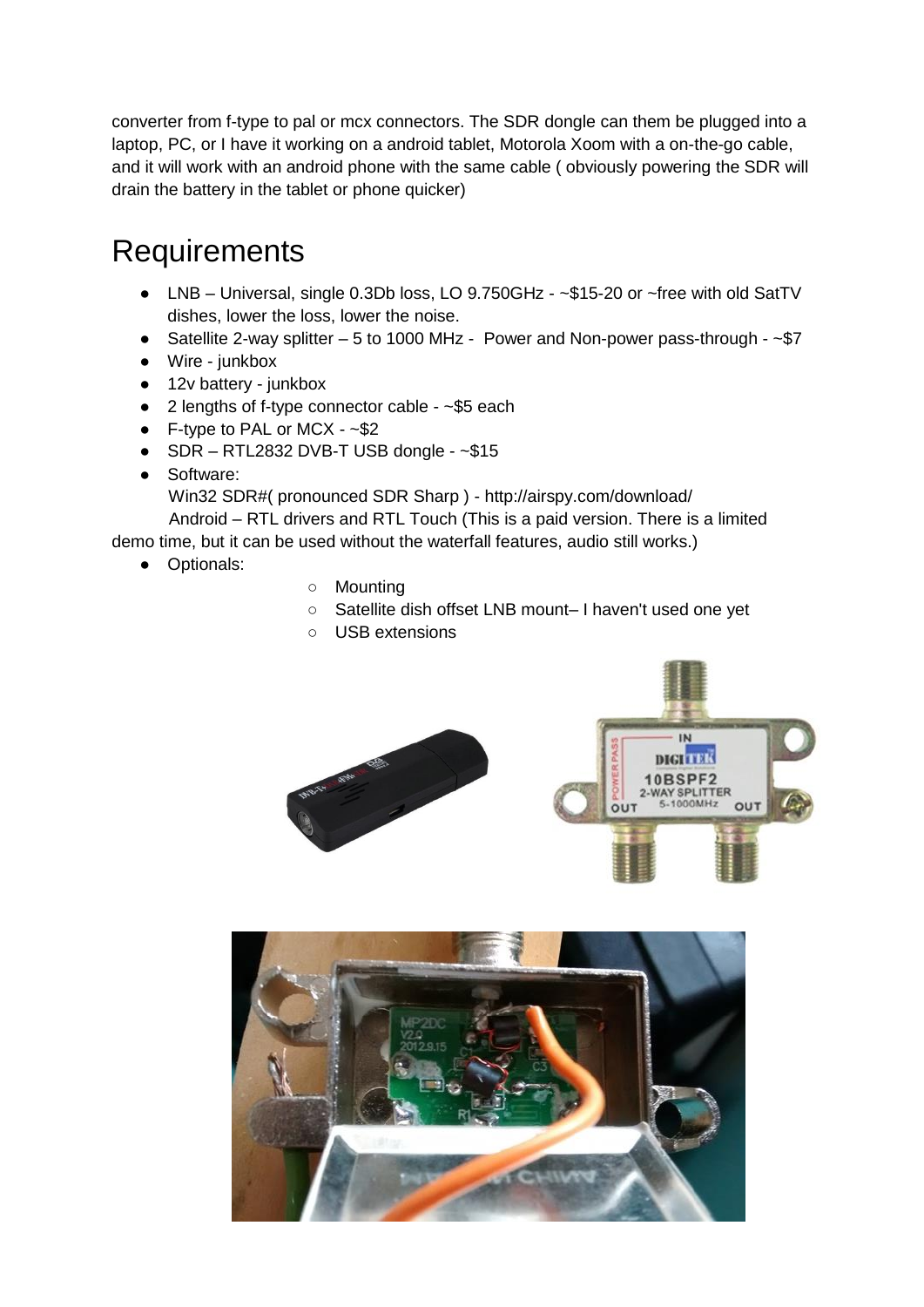# **Results**

The LNB down-converts the received 10 GHz signal down to a usable ~618.4MHz that the SDR dongle can receive, and then pass to the computer software.

At the car-park on the south side of Kings Park overlooking Stirling highway and the swan river just to the right of the Narrows, there is a direct line of sight to Wireless Hill, Ardross. The CW signal can be clearly picked up, but it has the tendency to drift. One test it drifted from 618.435 to 618.367 that's ~70KHz. Heat and vibration or movement seem to affect stability.

Now this is receive only, so it can make a cheap monitoring or 'target' receiver for 10GHz. A whole lot more experimenting can be added, as in adding an satellite dish would get better range, solid or shorter cables, Funcube or something similar as the SDR for better filtering and stability, and I wondering about the possibility of transmission through the splitter and LNB considering the settop box at boot up is 'hand-shaking' and passing codes to the satellite.



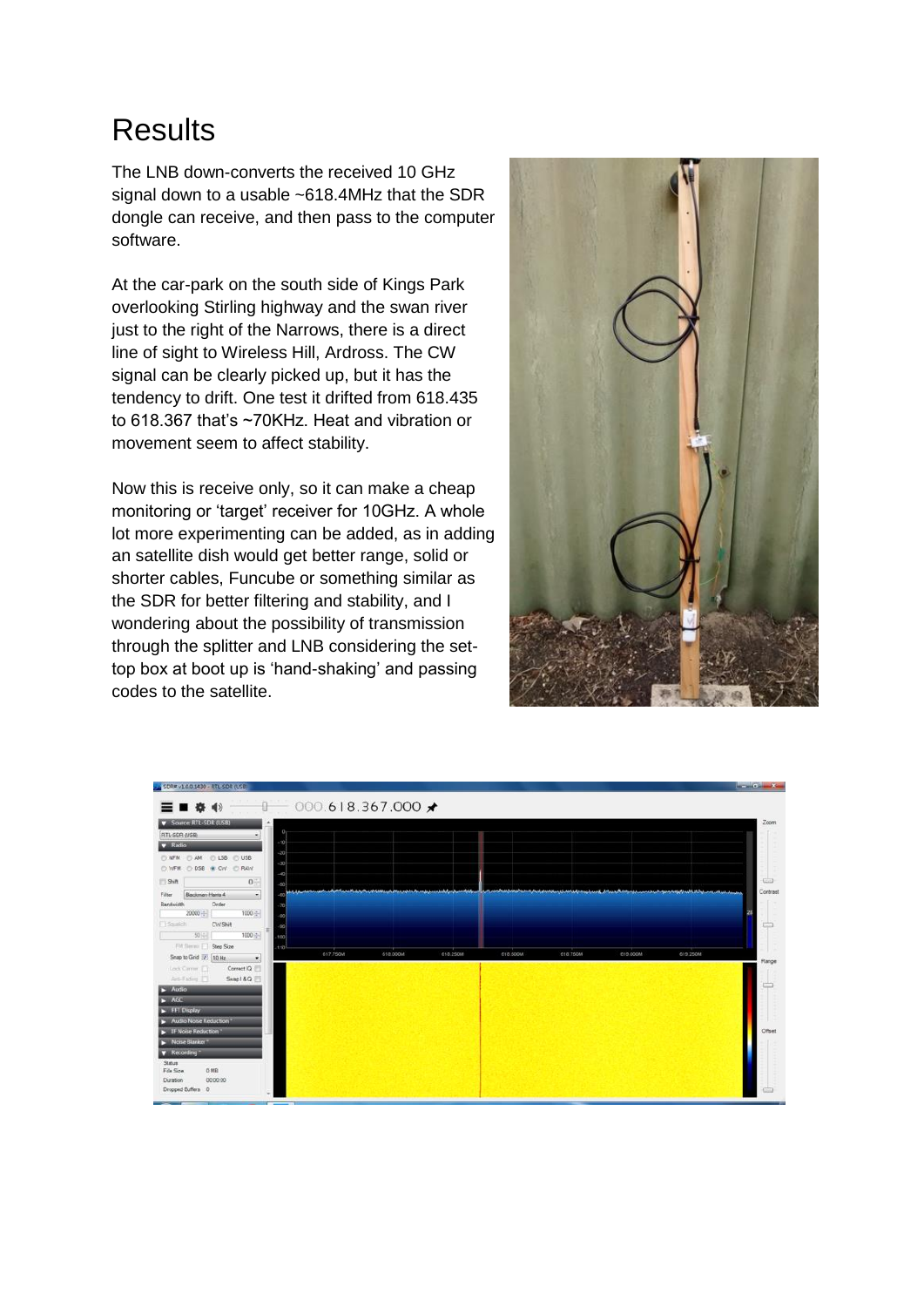



Setup at Kings Park Screenshot of SDR#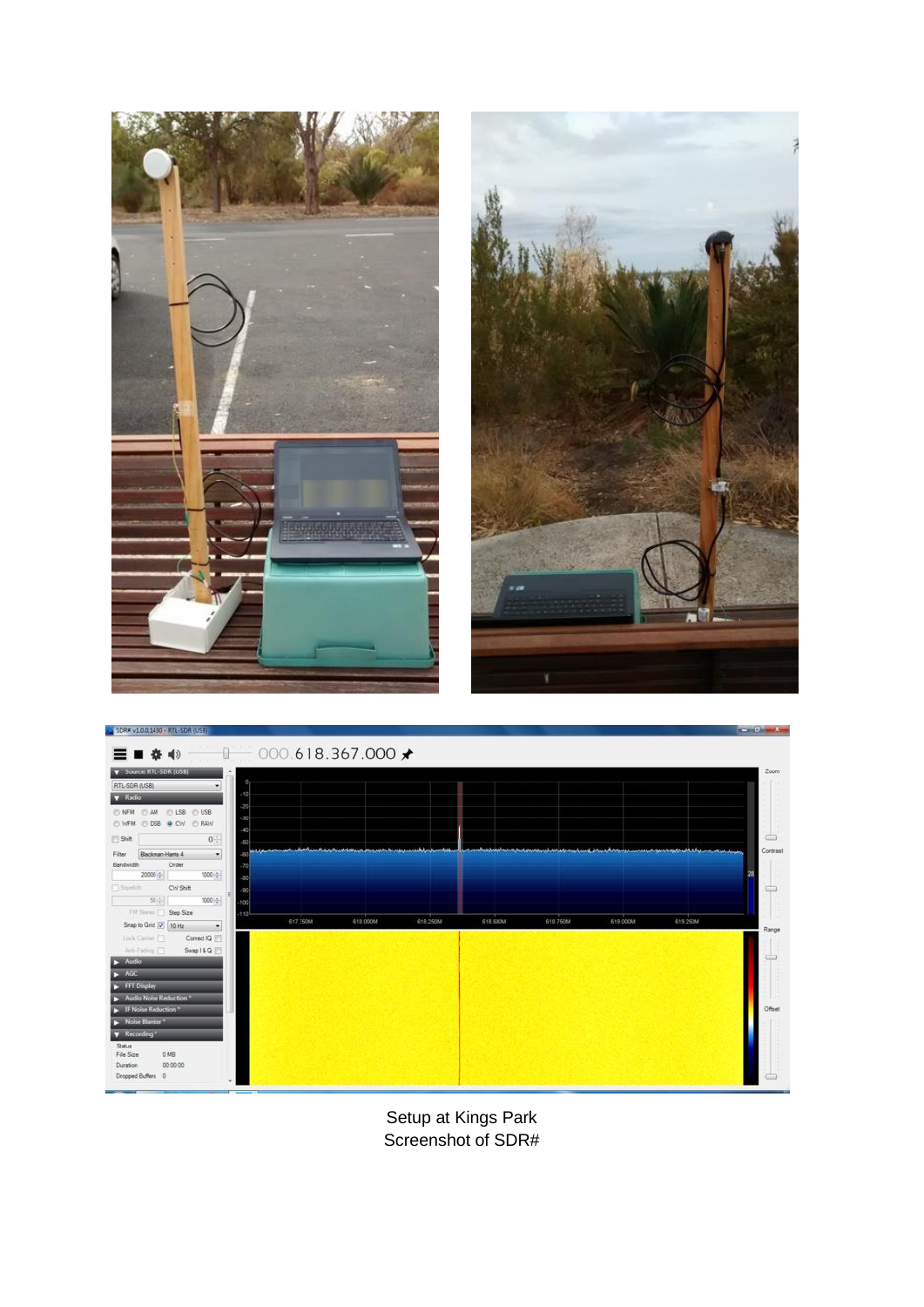#### **4. Home Brew** <http://users.belgacom.net/hamradio/homebrew.htm>



 $C = air$  or vacume capacitor of 0...20pF  $L1 = 1/4$  wave: for 145MHz use a copper or brass wire with a length of 49cm and at least 3mm in diameter.

 $L2 =$  is 1/5 of the length of L1: for 145MHz use the same material as L1 and has a length of 9.5cm





Free Space



Note: maximum power depends on the capacitor used. In this example the maximum power is around 10watt Tune 'C' very carefully until SWR is 1:1. A few pF over or under and you'll get a high SWR. Don't tune the capacitor while transmitting!

Can be tuned in any part of the entire VHF band.

0 dB = .07 dBd

145.000 MHz

http://www.qsl.net/on6mu

made noise. It is much smaller then a conventional antenna for the same frequency and has a gain that can be compared to a quarter wave antenna even if the loop is mounted a meter from the ground. All in theory ofcourse. It has a bi-directional radiation pattern like a dipole and is very selective. This means that you need to tune the antenna using 'C' about every 0.5Mc on VHF for maximum reception and 1:1 SWR. Ideal for portable use or as a repeater antenna. 'C' has to be an air- or vacume capacitor because of the high voltages that can occure on the capacitor when transmitting! I tested the antenna using my VHF portable in my garden and the loop had about the same results

A magnetic loop has a very small

bandwidth but unsensitive to man

as my quarter wave mounted 6 meters higher. The 'Q' of the loop depends on the quality of the material, size and 'C'.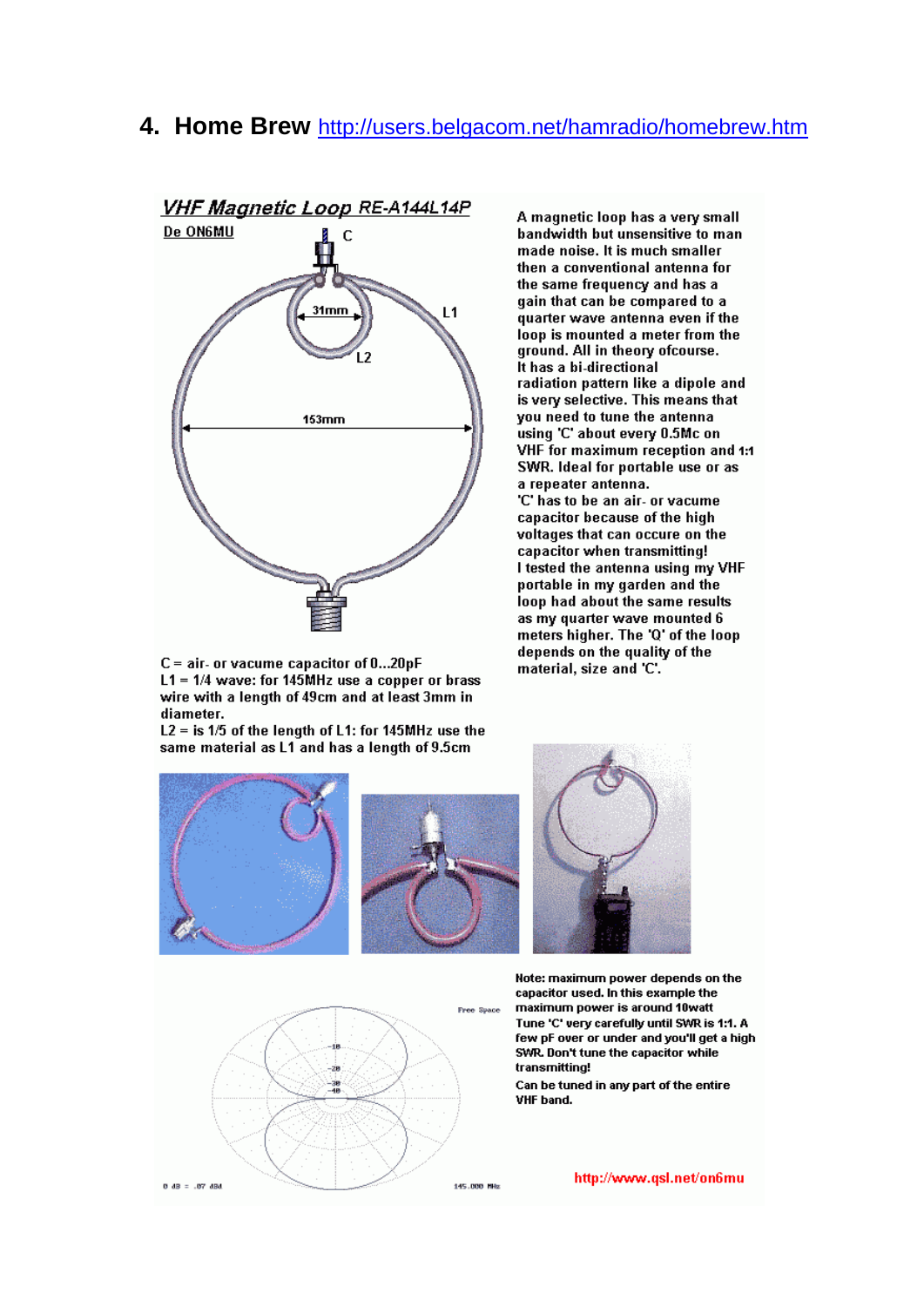

**5. G4BAO 23 cm driver amplifier and 45 watt amplifier**

2 watt 23cm driver amplifier



2 watt 23cm driver amplifier on test

45 Watt Power Amplifier

These amplifiers can be obtained in kit form from G4BAO at

<http://www.g4bao.com/>